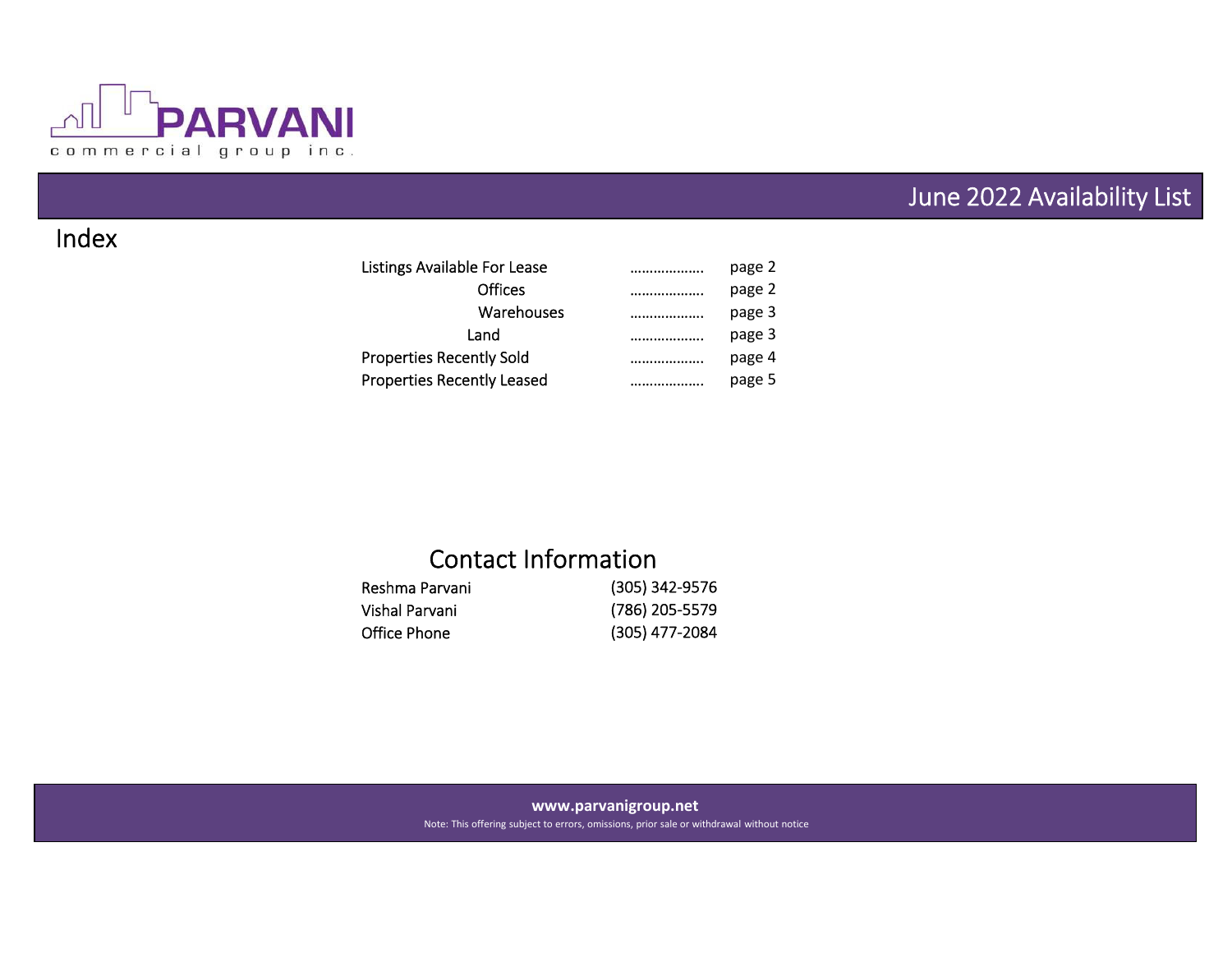| Reshma Parvani: 305.342.9576   Vishal Parvani: 786.205.5579<br>Office: 305.477.2084 |                        |              |           |                                                                         | June 2022 Availability List                                                                  |
|-------------------------------------------------------------------------------------|------------------------|--------------|-----------|-------------------------------------------------------------------------|----------------------------------------------------------------------------------------------|
| For Lease                                                                           | Address                | Available SF | Office SF | Price                                                                   | Comments                                                                                     |
| <b>Offices</b>                                                                      |                        |              |           |                                                                         |                                                                                              |
|                                                                                     | 3300 NW 112 Avenue #13 | 3,000        | 3,000     | \$19.50 / PSF<br>Full Service<br>Net of Janitorial<br>Plus FL Sales Tax | Three (3) private offices<br>Conference area<br>Large bullpen area<br>Available May 1st 2022 |

**www.parvanigroup.net**

Note: This offering subject to errors, omissions, prior sale or withdrawal without notice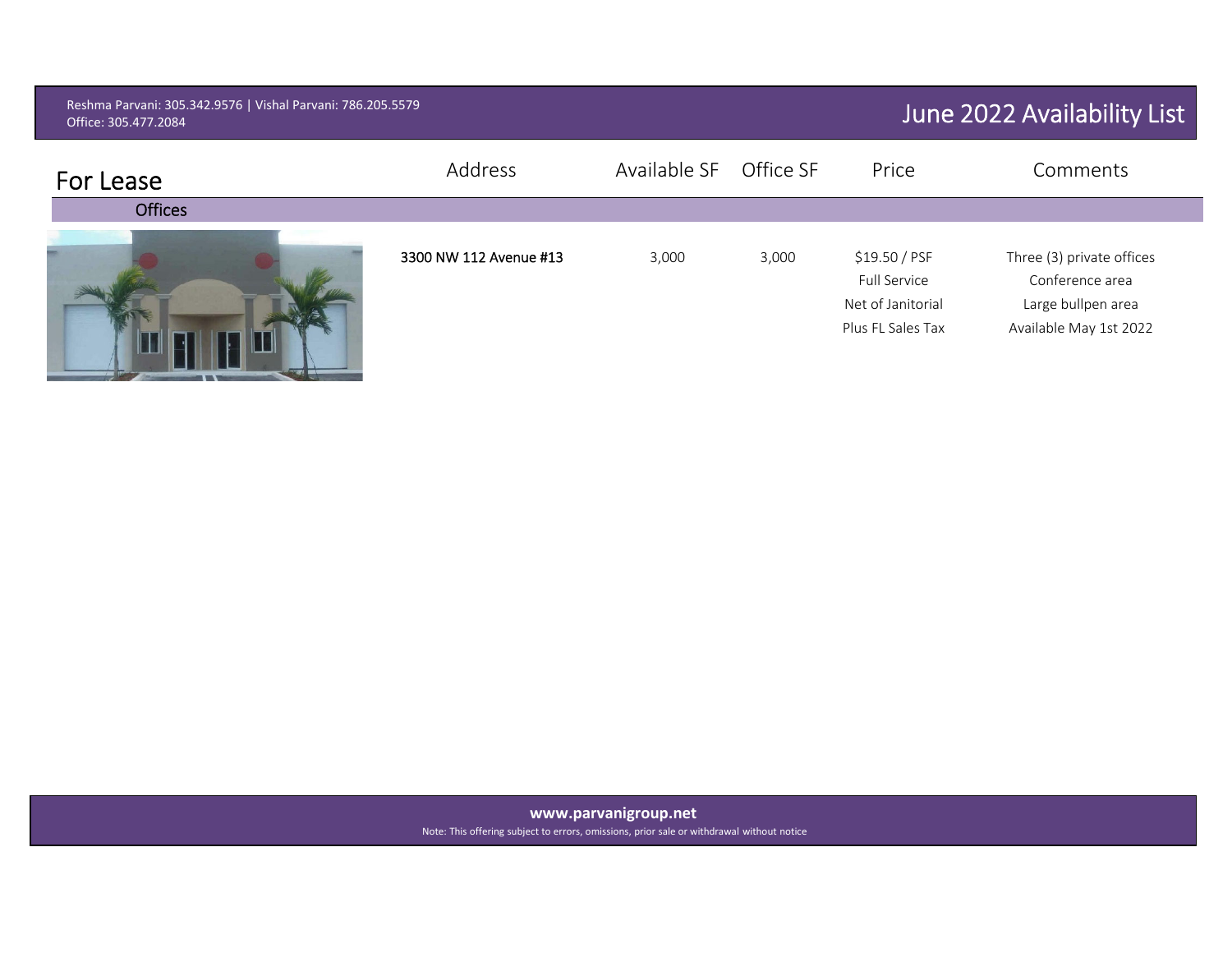| Reshma Parvani: 305.342.9576   Vishal Parvani: 786.205.5579<br>Office: 305.477.2084 |                   |                           |                        | June 2022 Availability List                                                                                                                                          |
|-------------------------------------------------------------------------------------|-------------------|---------------------------|------------------------|----------------------------------------------------------------------------------------------------------------------------------------------------------------------|
| For Lease                                                                           | Address           | Available SF<br>Office SF | Price                  | Comments                                                                                                                                                             |
| Warehouses                                                                          |                   |                           |                        |                                                                                                                                                                      |
| <b>COLLEGE</b><br><b>Figure</b>                                                     | 7724 NW 73 Court  | 6,140                     | \$25 / PSF<br>Plus Tax | Two ~1,250 SF Freezers<br>3-4 Private Offices<br>2 Restrooms<br>16' Clear Ceiling Height<br>2 Dock Doors                                                             |
| Land                                                                                |                   |                           |                        |                                                                                                                                                                      |
|                                                                                     | 8100 NW 25 Street | 121,509 - 2.79 AC         | Call for Pricing       | Fully secured<br>Can accommodate up to 74 truck and<br>22 car parking spaces<br>Use: Trailer/Fleet Parking Lot<br>Close proximity to MIA, Palmetto,<br>Dolphin Expys |

**www.parvanigroup.net** Note: This offering subject to errors, omissions, prior sale or withdrawal without notice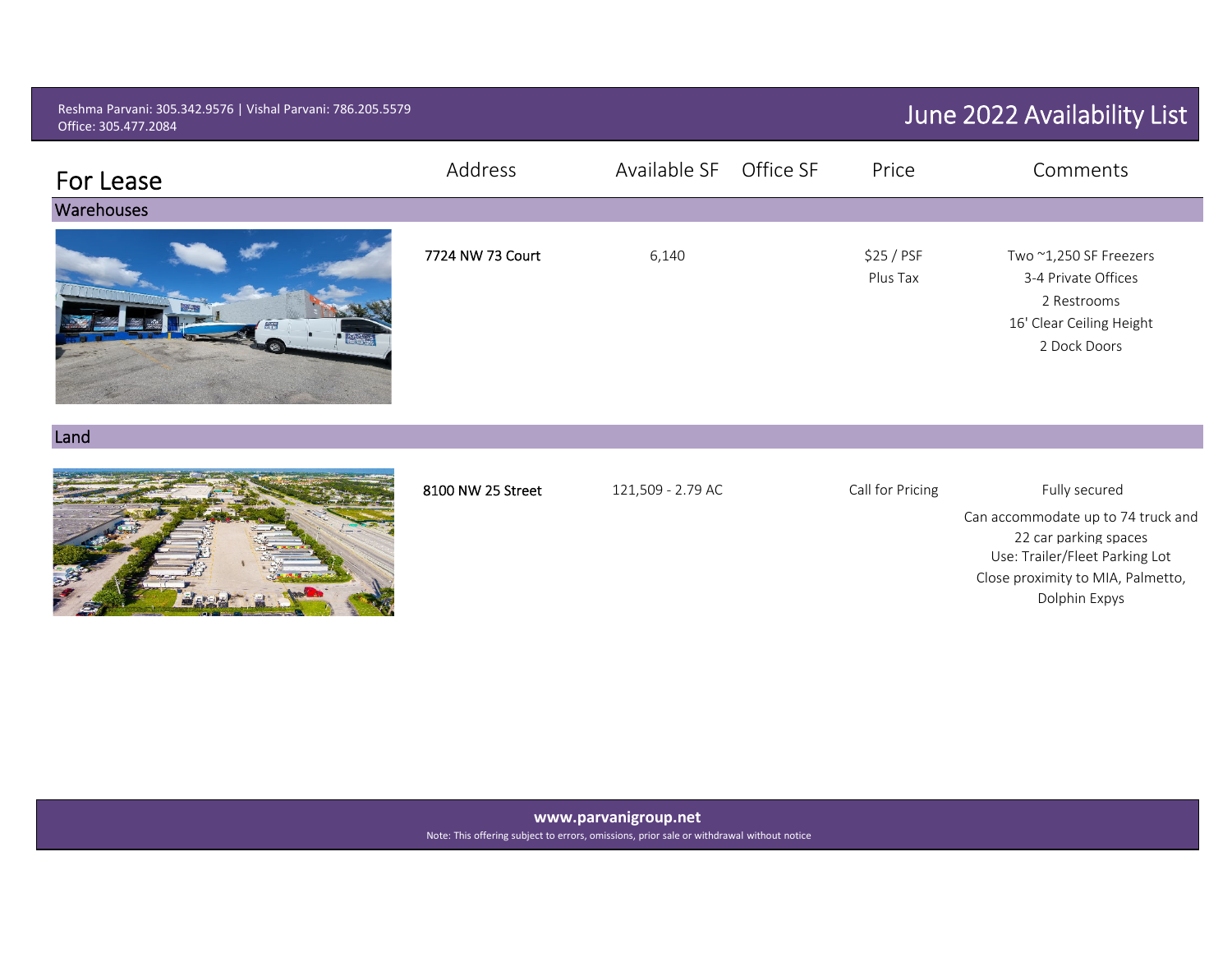#### Reshma Parvani: 305.342.9576 | Vishal Parvani: 786.205.5579 **Office: 305.477.2084** Office: 305.477.2084 Office: 305.477.2084 305.477.2084

| SOLD!                   | Address                | Available SF | Office SF | Price            | Comments                                                                                                       |
|-------------------------|------------------------|--------------|-----------|------------------|----------------------------------------------------------------------------------------------------------------|
| MY GLUBHOUSE<br>Aceba H | 9851 NW 58 Street #124 | 2,406        |           | \$860,000        | Reception area<br>8 Parking Spaces<br>3 Restrooms<br>Ideal for a banquet hall                                  |
|                         | 10430 NW 29 Terrace    | 11,000       | 1,500     | \$2,800,000      | Fully A/C Facility<br>6 Offices<br>3 Docks and 1 Ramp<br>3-Phase Power                                         |
|                         | 2101 NW 82 Avenue      | 54,361       | 5,000     | \$11,750,000     | Siutated on ~2.74 AC of Land<br>Fully A/C<br>10 Dock Doors / 1 Ramp<br>3-Phase Power<br>21' Ceiling Height     |
|                         | 9590 NW 40 Street Road | 21,000       | 4,500     | Call for Pricing | Located on ~1.37 AC of Land<br>6 Dock High Truck Doors<br>1 Ramp<br>22' Ceiling Height<br>Renovated & Upgraded |

**www.parvanigroup.net**

Note: This offering subject to errors, omissions, prior sale or withdrawal without notice